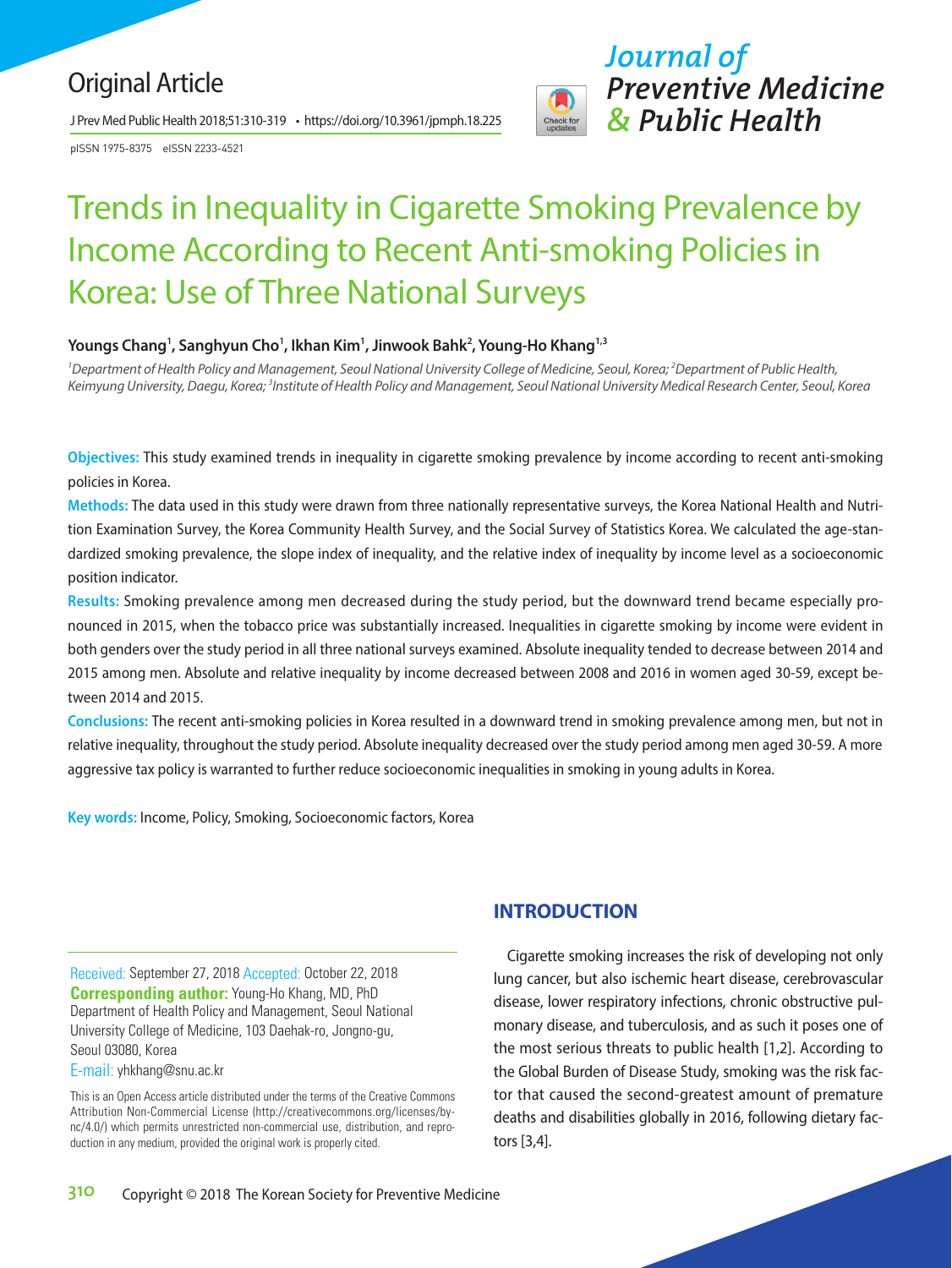Smoking prevalence tends to be distributed unequally across socioeconomic groups, causing socioeconomic inequalities in health outcomes. Studies in European countries have demonstrated a significant decrease in tobacco consumption among higher socioeconomic groups over time [5,6]. People from lower socioeconomic groups are likely to have a higher mortality rate related to smoking [7]. Kivimaki et al. [8] showed in their cohort study using the Whitehall cohort data that absolute inequalities in coronary heart disease mortality would be reduced by 43% if smoking was eliminated from all socioeconomic groups. A New Zealand study reported that increased inequalities in cancer mortality, particularly in lung cancer, were the main driver of increased socioeconomic inequalities in overall mortality [9]. A Korean study also indicated that cigarette smoking had a larger impact on absolute inequalities in all-cause and cardiovascular mortality than other factors such as high blood pressure, high blood glucose, and high body mass index [10].

Studies on the impact of tobacco control interventions on socioeconomic inequalities in smoking have mostly been conducted in Western countries. Raising tobacco prices is considered to be among the most effective and sustainable interventions [11-14]. Similar studies have been conducted in Korea. Cho et al. [15] reported that socioeconomic health inequalities in cigarette smoking increased between 1990 and 1998 among men public servants aged 30-49. Khang and Cho [16] showed that tobacco control policies between 1989 and 2003 most effectively reduced smoking prevalence among Korean men, while socioeconomic disparities in cigarette smoking continued to increase in both men and women despite the various anti-smoking measures implemented between 1995 and 2006 [17]. That study also provided evidence that the pace of increase in the magnitude of inequalities tended to slow down around 2005, when the cigarette price was raised by 20% [16].

Korea has established several anti-smoking policies since the 1990s, as listed in Table S1. In 1995, the government introduced the National Health Promotion Act to regulate smoking in public spaces [18]. In 1999, levies for the National Health Promotion Fund were imposed on cigarettes. In 2003, Korea joined the Framework Convention on Tobacco Control, led by the World Health Organization, and the government devised a more comprehensive tobacco control plan [19]. In 2004, tobacco prices were increased by Korean won (KRW) 500 (US\$ 0.5) and all public facilities were designated as smoke-free zones in 2012. In 2015, indoor smoking was also banned in all businesses and restaurants regardless of their size, along with another round of price hikes, moving the price of a pack of cigarettes up from KRW 2500 (US\$ 2.3) to KRW 4500 (US\$ 4.0), the boldest move so far.

Only a few studies have conducted a time trend analysis of inequalities in smoking prevalence in relation to tobacco control policies in Korea. The most recent cigarette price hike in Korea is considered a highly proactive anti-smoking measure, which means that an analysis of its impacts on smoking inequalities will have international implications. Most studies analyzing inequalities in smoking over time have used a single source of data. However, analyzing inequality trends with various sources of data will improve the robustness of the study findings, considering the different data collection methods and sample sizes of each data set. This study probed three nationally recognized survey data sets to identify the impacts of the most recent anti-smoking policy on inequalities in smoking in Korea.

#### **METHODS**

#### **Data**

The data used in this study were drawn from three nationally representative surveys containing questions on health behaviors: the Korea National Health and Nutrition Examination Survey (KNHANES), the Korea Community Health Survey (KCHS), and the Social Survey of Statistics Korea (SSSK). The KNHANES, the KCHS, and the SSSK are nationally representative surveys conducted annually. These three national surveys annually provide individual weights to represent the national population. The results of the KNHANES and the KCHS between 2009 and 2015 (2016 for the KNHANES) were selected, as well as the 2008, 2010, 2012, 2014, and 2016 data from the SSSK. We integrated two years of data from the KNHANES to secure a sufficient sample size for analysis. Men and women respondents aged 30 years and older were included as study subjects. The total number of subjects were 40 579, 1 415 915, and 148 216, respectively, for each survey, excluding any missing values in the source data. Informed consent for participation in all three surveys was granted by all subjects.

#### **Socioeconomic Position**

Income level was used as the indicator of socioeconomic position, because socioeconomic inequalities in smoking fol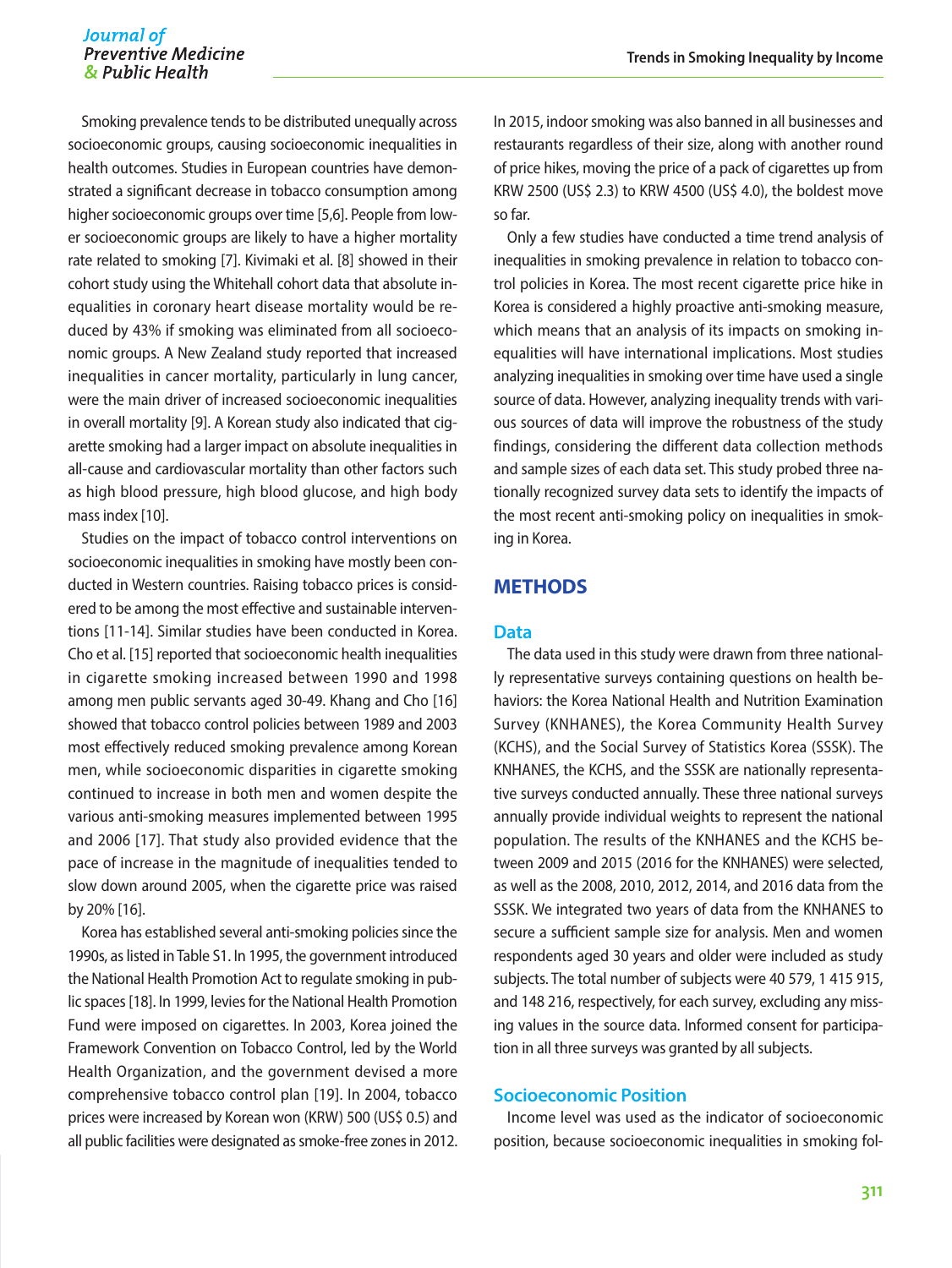lowing a price hike were expected to be most recognizable using income level as an indicator. Studies on education level and occupational class have been presented in previous studies, and analyses using these parameters have shown similar trends to those obtained by analyzing income [20]. Equivalized income, considering household size, was used to represent income. Income levels were categorized into tertiles to obtain stable results, considering the relatively small sample size of the KNHANES. Missing income values were imputed with estimates using the regression method, adjusting for age, gender, education level, and occupation. The number of missing values was 652 in the KNHANES and 71 547 in the **KCHS** 

#### **Outcome Variable**

In the KNHANES and the KCHS, we defined current smokers as those who responded that they smoked every day or occasionally, among those who had smoked a total of 5 packs or 100 cigarettes in their life. In the SSSK survey, where no question assessed the total number of cigarettes consumed throughout a respondent's lifetime, current smokers were defined as those who currently smoked. Tobacco price could affect both smoking initiation and quitting, and thereby impact smoking prevalence. For this reason, we used smoking prevalence as the outcome measure. Studies examining the impact on smoking initiation and quitting are needed in the future.

#### **Statistical Analysis**

The study subjects included adults of both genders aged 30 and over. Subjects were grouped by gender and age (30-59 and 60 or older). Khang and Cho [16] found that trends in socioeconomic inequality in cigarette smoking varied by age. Age-standardized smoking prevalence was calculated, with 10-year groups based on the 2010 census data. The magnitude of inequalities was then evaluated in absolute and relative terms. The prevalence difference (PD), prevalence ratio (PR), slope index of inequality (SII), and relative index of inequality (RII) were calculated for each year and age group. SII and RII were calculated to represent the magnitude of absolute and relative inequalities, respectively, using the information on the cumulative distribution of age-group specific equivalized income [21]. SII represents the absolute difference in value between the lowest and the highest ends of socioeconomic position, while RII represents the ratio of the prevalence

between the highest and lowest ends [21-23]. The link identity function of Proc GENMOD in SAS was used to calculate SII and PD, while the link log function was used for calculating RII and PR. Convergence availability was confirmed for all calculations of PD, PR, SII, and RII. Sample weights were taken into account in all calculations. Those aged 60 or over for both genders in the KNHANES data were not examined due to the insufficient number of smokers. For instance, the number of men aged 60 years and older who smoked was only 328 in the 2015 and 2016 data combined. The number of women aged 60 years and older who smoked was 59 in the 2015 and 2016 data, even when two years of data were combined. For the KNHANES data, the analysis was made after combining two sequential calendar years of data: 2009 and 2010, 2011 and 2012, 2013 and 2014, and 2015 and 2016, respectively. The years of data for the KCHS were 2009 to 2015. The years of data for the SSSK were 2008, 2010, 2012, 2014, and 2016. The analysis was conducted in SAS version 9.4 (SAS Institute Inc., Cary, NC, USA) and R 3.4.2 ([https://cran.r-project.org/bin/windows/base/old/](https://cran.r-project.org/bin/windows/base/old/3.4.2/)  [3.4.2/\)](https://cran.r-project.org/bin/windows/base/old/3.4.2/) were used for the analysis.

# **RESULTS**

The general characteristics of the subjects of the KNHANES, the KCHS, and the SSSK are presented in Tables S2-S4, respectively. Annual smoking prevalence by gender and age group is presented in Table S5. Men aged 30-59 had an approximately 20% higher prevalence than men aged 60 and over. The results from all three data sets suggested downward trends in cigarette consumption in both age groups of men participants, with significant dips around 2015, where tobacco prices were raised from KRW 2500 (US\$ 2.3) to KRW 4500 (US\$ 4.0) per pack. For women, the gap between two age groups was not as pronounced as was the case for men. The smoking prevalence among women in the older age group decreased when the first and last years of the survey data were compared. Among the younger group of women subjects, smoking prevalence was higher in the KNHANES data than in the other two data sets, while the same was not true among the older group of women subjects.

Table 1 demonstrates trends in age-standardized smoking prevalence by gender and age group according to income tertiles. The data from the three surveys showed a trend for smoking prevalence to decrease as the income level increased, providing evidence for inequalities in smoking by income.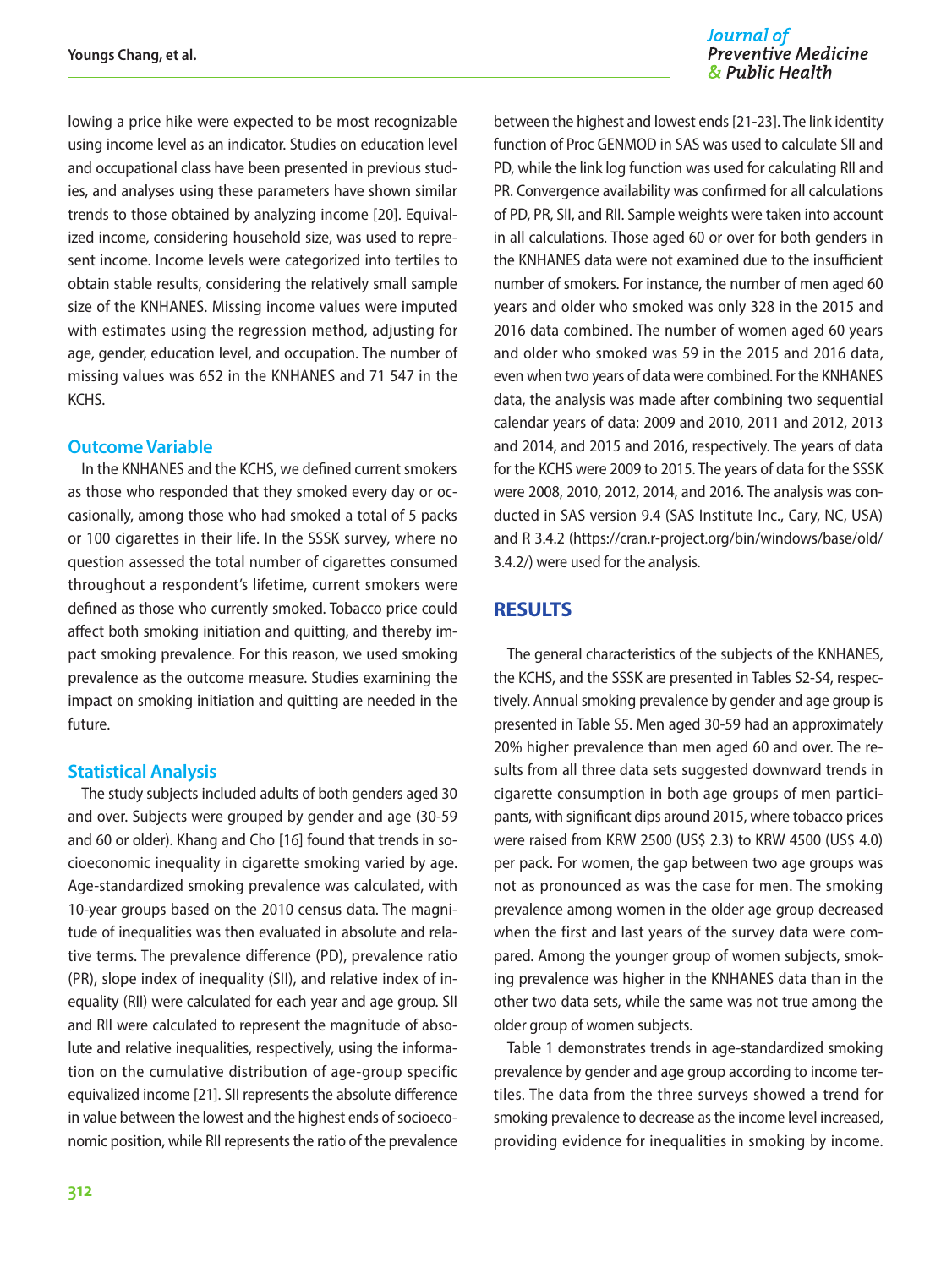| Income tertile (KNHANES)<br>Income tertile (KCHS)<br>III (highest tertile)<br>I (lowest tertile)<br>I (lowest tertile)<br>Men (age, y)<br>30-59 |                   | <u>ន</u>                    | 08-2010           | $(2011 - 2012)$   |                     | $(2013 - 2014)$            |                   | (2015-2016)              |                   |
|-------------------------------------------------------------------------------------------------------------------------------------------------|-------------------|-----------------------------|-------------------|-------------------|---------------------|----------------------------|-------------------|--------------------------|-------------------|
|                                                                                                                                                 |                   |                             |                   |                   |                     |                            |                   |                          |                   |
|                                                                                                                                                 |                   |                             |                   |                   |                     |                            |                   |                          |                   |
|                                                                                                                                                 |                   |                             |                   |                   |                     |                            |                   |                          |                   |
|                                                                                                                                                 |                   |                             |                   |                   |                     |                            |                   |                          |                   |
|                                                                                                                                                 |                   | 57.4                        | (53.9, 60.8)      | 56.6 (53.1, 60.1) |                     | 53.0 (49.2, 56.7)          |                   | 47.0 (43.0, 50.9)        |                   |
|                                                                                                                                                 |                   | 51.6 (48.2, 55.0)           |                   | 48.7 (44.7, 52.7) |                     | 51.2(47.3, 55.0)           |                   | 44.2 (40.4, 48.0)        |                   |
|                                                                                                                                                 |                   | 46.2                        | (43.0, 49.4)      | 46.0 (41.8, 50.2) |                     | 44.7 (40.8, 48.7)          |                   | 40.1 (36.2, 43.9)        |                   |
|                                                                                                                                                 |                   |                             |                   |                   |                     |                            |                   |                          |                   |
|                                                                                                                                                 |                   | 5<br>58.6 (57.7, 59.        | 56.1 (55.1, 57.0) | 55.4 (54.5, 56.4) | 55.9 (55.0, 56.8)   | 55.8)<br>54.8 (53.9,       | 54.4 (53.4, 55.3) | 50.9 (50.0, 51.9)        |                   |
|                                                                                                                                                 |                   | <u>ာ</u><br>53.4 (52.5, 54. | 51.6 (50.7, 52.5) | 52.1(51.2, 53.0)  | 50.9(50.0, 51.8)    | $51.2$ ( $50.3$ , $52.1$ ) | 48.8 (47.9, 49.7) | 45.2 (44.2, 46.1)        |                   |
| III (highest tertile)                                                                                                                           |                   | த<br>48.0 (47.2, 48.        | 47.2 (46.3, 48.1) | 45.8 (45.0, 46.7) | 46.2 (45.4, 47.1)   | 45.5 (44.6, 46.3)          | 44.9 (44.0, 45.8) | 42.2 (41.3, 43.1)        |                   |
| Income tertile (SSSK)                                                                                                                           |                   |                             |                   |                   |                     |                            |                   |                          |                   |
| I (lowest tertile)                                                                                                                              | 58.9 (57.2, 60.7) |                             | 58.1 (56.1, 60.0) |                   | 57.4<br>55.5 (53.5, |                            | 55.5 (53.4, 57.5) |                          | 51.3(49.2, 53.5)  |
|                                                                                                                                                 | 54.8 (53.1, 56.5) |                             | 53.5(51.7, 55.4)  |                   | 51.7 (49.6, 53.7)   |                            | 51.0 (49.0, 53.0) |                          | 46.1 (44.0, 48.1) |
| III (highest tertile)                                                                                                                           | 49.0 (47.3, 50.8) |                             | 44.6 (42.7, 46.5) |                   | 46.1 (44.1, 48.0)   |                            | 44.7 (42.7, 46.8) |                          | 41.9 (39.8, 44.0) |
| $\geq 60$                                                                                                                                       |                   |                             |                   |                   |                     |                            |                   |                          |                   |
| Income tertile (KCHS)                                                                                                                           |                   |                             |                   |                   |                     |                            |                   |                          |                   |
| I (lowest tertile)                                                                                                                              |                   | බ<br>33.2 (31.8, 34.        | 31.8(30.5, 33.1)  | 30.5(29.1, 31.9)  | 30.3(28.9, 31.6)    | 28.8 (27.6, 30.1)          | 28.5 (27.1, 29.9) | 25.6 (24.3, 26.9)        |                   |
|                                                                                                                                                 |                   | 6<br>30.5(29.1, 31.         | 27.4 (26.2, 28.6) | 27.0 (25.8, 28.2) | 26.4 (25.1, 27.6)   | 25.9 (24.8, 27.1)          | 25.5 (24.4, 26.6) | 22.8 (21.7, 23.9)        |                   |
| III (highest tertile)                                                                                                                           |                   | 2<br>27.0 (25.8, 28.        | 24.8 (23.6, 25.9) | 24.4 (23.3, 25.5) | 23.8 (22.6, 24.9)   | 21.3 (20.3, 22.4)          | 22.3 (21.3, 23.3) | 19.9 (18.9, 20.8)        |                   |
| Income tertile (SSSK)                                                                                                                           |                   |                             |                   |                   |                     |                            |                   |                          |                   |
| I (lowest tertile)                                                                                                                              | 36.2 (33.6, 38.8) |                             | 32.6(29.7, 35.4)  |                   | 28.8 (26.2, 31.5)   |                            | 28.0 (25.3, 30.7) |                          | 23.9 (21.2, 26.7) |
|                                                                                                                                                 | 37.3(33.4, 41.2)  |                             | 31.7(28.0, 35.3)  |                   | 28.6 (25.3, 31.9)   |                            | 26.4 (23.9, 28.9) |                          | 22.8 (20.6, 24.9) |
| III (highest tertile)                                                                                                                           | 31.8(29.0, 34.7)  |                             | 29.3 (26.5, 32.1) |                   | 21.1 (18.6, 23.7)   |                            | 24.5 (21.8, 27.3) |                          | 21.2 (18.4, 24.0) |
| Women (age, y)                                                                                                                                  |                   |                             |                   |                   |                     |                            |                   |                          |                   |
| 30-59                                                                                                                                           |                   |                             |                   |                   |                     |                            |                   |                          |                   |
| Income tertile (KNHANES)                                                                                                                        |                   |                             |                   |                   |                     |                            |                   |                          |                   |
| I (lowest tertile)                                                                                                                              |                   | 10.7                        | (8.7, 12.8)       | 10.9(8.8, 13.0)   |                     |                            | 9.0(7.1, 10.9)    | 9.3(7.2, 11.5)           |                   |
|                                                                                                                                                 |                   | 5.0                         | (3.6, 6.3)        | 5.3(3.7, 6.9)     |                     | 5.6(4.2, 7.1)              |                   | 5.7(4.1, 7.3)            |                   |
| III (highest tertile)                                                                                                                           |                   | (2.8,<br>4.1                | 5.4)              | 4.2 (2.6,         | 5.8)                | 3.4(2.0, 4.7)              |                   | 3.5(2.2, 4.8)            |                   |
| Income tertile (KCHS)                                                                                                                           |                   |                             |                   |                   |                     |                            |                   |                          |                   |
| I (lowest tertile)                                                                                                                              |                   | 5.4 (5.0, 5.8)              | 4.9(4.5, 5.3)     | 4.8(4.4, 5.2)     | 4.9(4.5, 5.3)       | 5.1(4.7, 5.5)              | 4.9(4.5, 5.3)     | 5.4(5.0, 5.8)            |                   |
|                                                                                                                                                 |                   | 3.2(2.9, 3.5)               | 3.2(2.9, 3.5)     | 2.9(2.6, 3.2)     | 3.0)<br>2.8(2.5,    | 2.9(2.6, 3.1)              | 2.9 (2.7, 3.2)    | 2.6(2.3, 2.9)            |                   |
| III (highest tertile)                                                                                                                           |                   | 1.9(1.7, 2.1)               | 2.6<br>2.3(2.1)   | 2.3<br>2.1(1.9,   | 2.4<br>2.2(1.9,     | 2.4)<br>2.1(1.9,           | 2.7)<br>2.4(2.1)  | 2.8<br>.5(2.2,<br>$\sim$ |                   |

Table 1. Trends in age-standardized smoking prevalence by gender and age group according to income tertile **Table 1.** Trends in age-standardized smoking prevalence by gender and age group according to income tertile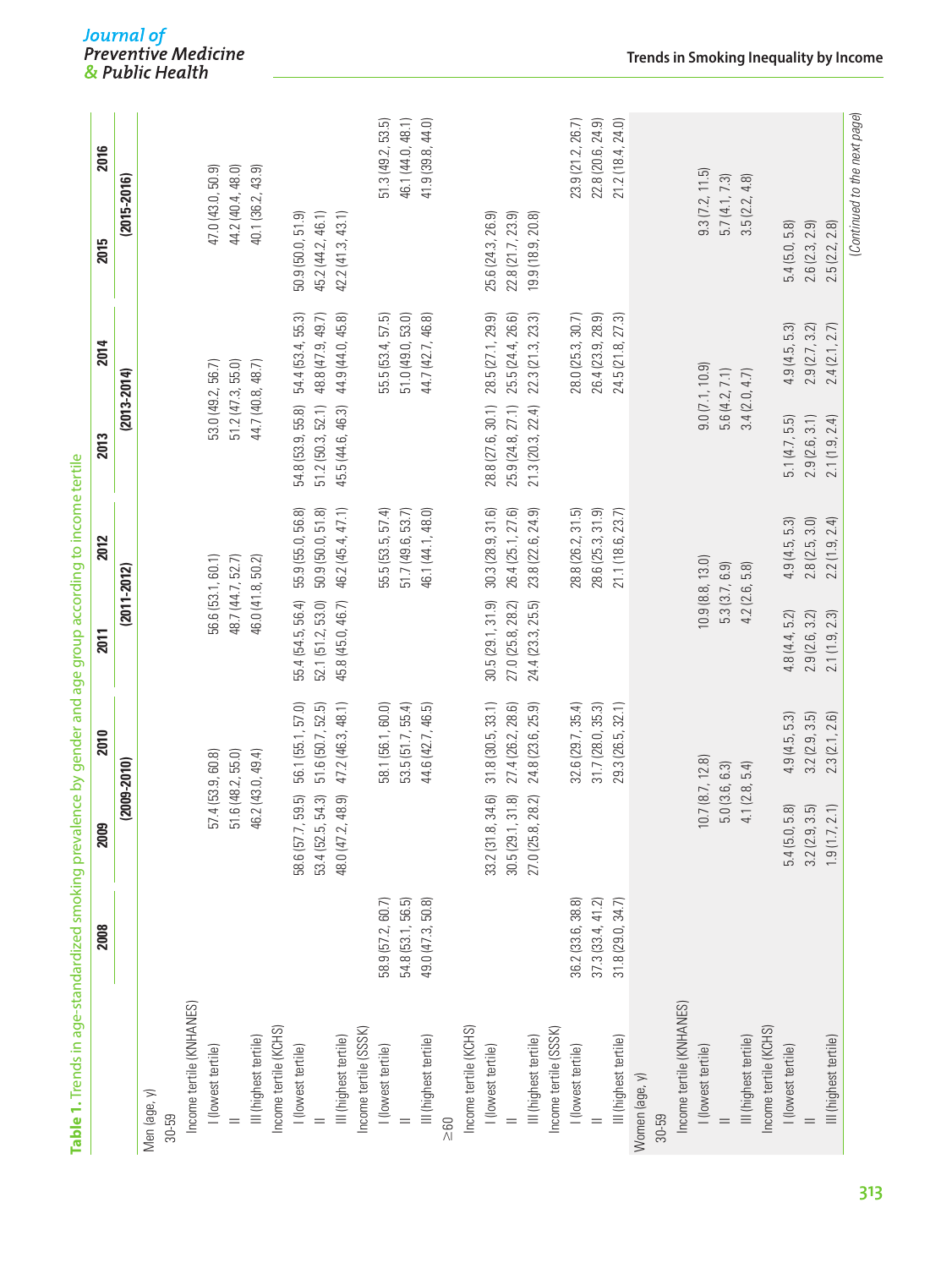|                                                                                                                               | 2008          | 2009              | 2010          | 2011            | 2012          | 2013            | 2014                                                                                                          | 2015            | 2016          |
|-------------------------------------------------------------------------------------------------------------------------------|---------------|-------------------|---------------|-----------------|---------------|-----------------|---------------------------------------------------------------------------------------------------------------|-----------------|---------------|
|                                                                                                                               |               | $(2009 - 2010)$   |               | $(2011 - 2012)$ |               | $(2013 - 2014)$ |                                                                                                               | $(2015 - 2016)$ |               |
| Income tertile (SSSK)                                                                                                         |               |                   |               |                 |               |                 |                                                                                                               |                 |               |
| I (lowest tertile)                                                                                                            | 4.2(3.5, 4.9) |                   | 3.9(3.1, 4.7) |                 | 5.7(4.9, 6.6) |                 | 4.6(3.7, 5.4)                                                                                                 |                 | 4.1(3.3, 5.0) |
|                                                                                                                               | 2.1(1.6, 2.6) |                   | 2.6(2.0, 3.2) |                 | 4.3(3.4, 5.2) |                 | 3.4(2.7, 4.1)                                                                                                 |                 | 2.8(2.1, 3.6) |
| III (highest tertile)                                                                                                         | 1.9(1.5, 2.4) |                   | 2.0(1.4, 2.5) |                 | 2.1(1.5, 2.7) |                 | 2.1(1.5, 2.7)                                                                                                 |                 | 2.5(1.8, 3.1) |
| 580                                                                                                                           |               |                   |               |                 |               |                 |                                                                                                               |                 |               |
| Income tertile (KCHS)                                                                                                         |               |                   |               |                 |               |                 |                                                                                                               |                 |               |
| I (lowest tertile)                                                                                                            |               | 5.9)<br>5.3 (4.7, | 5.1(4.5, 5.6) | 4.9(4.4, 5.5)   | 4.6(4.1, 5.1) | 3.8(3.3, 4.3)   | 3.8(3.3, 4.2)                                                                                                 | 3.4(2.9, 3.9)   |               |
|                                                                                                                               |               | 4.6<br>4.1 (3.7,  | 3.6(3.1, 4.0) | 3.4(2.9, 3.9)   | 3.1(2.6, 3.5) | 3.0(2.6, 3.4)   | 2.7(2.3, 3.1)                                                                                                 | 2.1(1.8, 2.5)   |               |
| III (highest tertile)                                                                                                         |               | 3.9<br>3.5(3.1)   | 3.0(2.6, 3.4) | 2.8(2.4, 3.2)   | 2.6(2.3, 3.0) | 2.3(2.0, 2.6)   | 2.5(2.2, 2.9)                                                                                                 | 1.9(1.6, 2.2)   |               |
| Income tertile (SSSK)                                                                                                         |               |                   |               |                 |               |                 |                                                                                                               |                 |               |
| I (lowest tertile)                                                                                                            | 3.6(2.5, 4.6) |                   | 2.9(1.7, 4.0) |                 | 2.5(1.5, 3.4) |                 | 2.4(1.5, 3.3)                                                                                                 |                 | 2.2(1.3, 3.1) |
|                                                                                                                               | 4.9(3.8, 6.1) |                   | 4.2(3.2, 5.2) |                 | 3.6(2.6, 4.5) |                 | 2.9(2.0, 3.9)                                                                                                 |                 | 2.3(1.6, 3.0) |
| III (highest tertile)                                                                                                         | 3.0(2.1, 3.9) |                   | 2.5(1.7, 3.4) |                 | 2.0(1.3, 2.7) |                 | 2.3(1.3, 3.2)                                                                                                 |                 | 1.7(1.0, 2.5) |
| Data from the Korea National Health and Nutrition Examination<br>Values are presented prevalence % (95% confidence interval). |               |                   |               |                 |               |                 | Survey (KNHANES), the Korea Community Health Survey (KCHS), and the Social Survey of Statistics Korea (SSSK). |                 |               |

Analysis of all three survey results suggested downward trends in smoking prevalence in both low- and high-income groups among men of both age groups. Meanwhile, such a trend was seen only in the older age group among women. The KNHANES analysis of women aged 30-59 demonstrated a decrease in smoking prevalence in the highest and lowest income tertiles when comparing data from the first and last years of the survey.

Table 2 is a summary of trends in SII and RII by gender and age group according to income levels. When comparing the first and last years of survey data among men aged 30-59, SII fell from 16.6 to 10.8 in the KNHANES data, and from 15.7 to 13.0 in the KCHS data; the magnitude of inequalities decreased after 2015, when the historic price hike took place. In the SSSK data, SII dropped from 16.2 to 14.5 between 2014 and 2016, although it was still slightly higher than the SII value of 14.3 that was recorded in 2008. In contrast, RII tended to move in different directions in the three survey data sets. The RII dropped from 1.36 in 2009-2010 to 1.27 in 2015-2016 in the KNHANES data, while the opposite was found in the SSSK data, where it rose from 1.29 to 1.36. RII remained stable in the KCHS data. SII moved downwards in the KCHS and the SSSK data among men aged 60 and over, while RII showed upward trends.

SII among women aged 30-59 slightly increased from 8.6 to 8.7 in the KNHANES data, decreased from 4.9 to 3.8 in the KCHS data, and decreased from 2.9 to 2.5 in the SSSK data, when comparing the first and last years of each survey. Between 2014 and 2015, the SII increased from 8.0 to 8.7 in the KNHANES, and from 3.5 to 3.8 in the KCHS. Meanwhile, the RII decreased when the first and last years of the data were compared in all three surveys, but the opposite trend was found between 2014 and 2015. During this period, the RII moved upwards from 4.39 to 4.46 in the KNHANES data and from 3.12 to 3.48 in the KCHS data, while the opposite was true in the case of the SSSK data, in which it slid from 3.23 to 2.40. Among women aged 60 and older, SII had an inverse correlation with income in both the KNHANES and the SSSK results, except for the period between 2014 and 2015. RII showed an upward trend in both surveys.

Table 3 showcases how the four inequality indicators (PD, PR, SII, RII) changed year-on-year by age group and socioeconomic status in the KNHANES, the KCHS, and the SSSK data sets.

**Table 1.** Continued from the previous page

Table 1. Continued from the previous page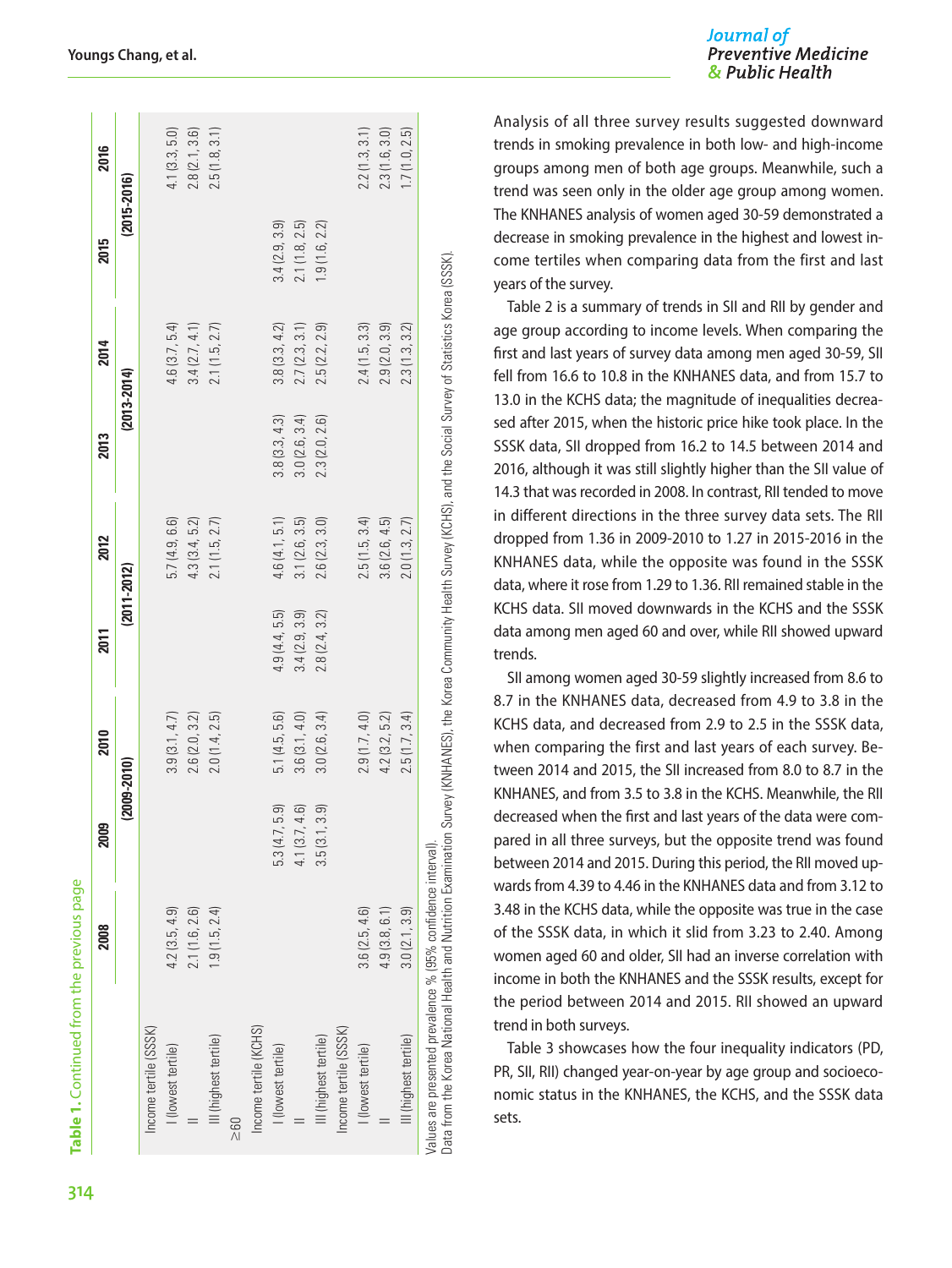|                                                                              |                                      | 2009                                                                                                                             | 2010                                  | 2011                                  | 2012                                  | 2013                                 | 2014                                                                                                                                                                       | 2015                                 | 2016                                 | p for trend      |                |
|------------------------------------------------------------------------------|--------------------------------------|----------------------------------------------------------------------------------------------------------------------------------|---------------------------------------|---------------------------------------|---------------------------------------|--------------------------------------|----------------------------------------------------------------------------------------------------------------------------------------------------------------------------|--------------------------------------|--------------------------------------|------------------|----------------|
|                                                                              | 2008                                 |                                                                                                                                  | $(2009 - 2010)$                       |                                       | $(2011 - 2012)$                       |                                      | $(2013 - 2014)$                                                                                                                                                            | $(2015 - 2016)$                      |                                      | 2008-<br>2016    | 2014-<br>2016  |
| KNHANES<br>Men (age, y)<br>30-59                                             |                                      |                                                                                                                                  |                                       |                                       |                                       |                                      |                                                                                                                                                                            |                                      |                                      |                  |                |
| KCHS<br>$\overline{5}$<br>$\equiv$                                           |                                      |                                                                                                                                  | 1.36(1.18, 1.57)<br>16.6 (9.2, 23.9)  |                                       | 1.35(1.14, 1.60)<br>16.0 (7.6, 24.4)  | 13.1(5.1, 21.2)                      | 1.27(1.08, 1.49)                                                                                                                                                           | 1.27(1.05, 1.54)<br>10.8(2.5, 19.1)  |                                      | 0.61<br>0.81     | 0.65<br>0.99   |
| SSSK<br>$\overline{\overline{\mathbb{S}}}$<br>$\equiv$                       |                                      | 1.33 (1.28, 1.38)<br>15.7 (13.8, 17.6)                                                                                           | 1.28(1.23, 1.33)<br>13.2(11.2, 15.1)  | 14.7 (12.8, 16.5)<br>1.32(1.27, 1.37) | 14.5(12.6, 16.4)<br>1.32(1.27, 1.37)  | 14.2(12.3, 16.1)<br>1.32(1.27, 1.37) | 14.0 (12.1, 16.0)<br>1.33(1.28, 1.38)                                                                                                                                      | 1.33(1.27, 1.38)<br>13.0(11.1, 15.0) |                                      | 0.13<br>0.61     | 0.94<br>0.37   |
| $\overline{\overline{\mathbb{S}}}$<br>$\equiv$<br>$\geq 60$                  | 1.29(1.21, 1.36)<br>14.3(11.1, 17.5) |                                                                                                                                  | $19.9(16.4, 23.3)$ $1.44(1.35, 1.54)$ |                                       | 1.31(1.22, 1.41)<br>14.3 (10.7, 17.9) |                                      | 16.2 (12.6, 19.9)<br>1.37 (1.28, 1.48)                                                                                                                                     |                                      | 14.5(10.9, 18.2)<br>1.36(1.26, 1.47) | 0.16<br>0.12     | 0.85<br>$0.51$ |
| KCHS<br>SSSK<br>$\overline{5}$<br>$\equiv$                                   |                                      | 1.37(1.25, 1.50)<br>9.6(6.8, 12.3)                                                                                               | 1.45(1.32, 1.60)<br>10.4(7.8, 13.0)   | 1.40(1.28, 1.55)<br>9.2(6.6, 11.8)    | 1.44(1.31, 1.59)<br>9.6(7.0, 12.2)    | 1.57 (1.43, 1.73)<br>11.5(9.1, 13.9) | 1.44(1.30, 1.59)<br>9.0(6.6, 11.5)                                                                                                                                         | 1.47(1.33, 1.64)<br>8.1(5.8, 10.4)   |                                      | 0.25<br>0.13     | 0.49<br>0.59   |
| $\equiv$<br>$\overline{5}$                                                   | 1.19(1.02, 1.40)<br>6.6(1.0, 12.2)   |                                                                                                                                  | 1.22(1.02, 1.45)<br>4.2(0.0, 9.7)     |                                       | 12.1 (7.0, 17.1)<br>1.58(1.3, 1.91)   |                                      | 1.23(1.02, 1.48)<br>3.5(0.0, 8.3)                                                                                                                                          |                                      | 1.22(1.01, 1.47)<br>3.0(0.0, 7.3)    | 0.09<br>0.19     | 0.99<br>0.94   |
| Women (age, y)<br>KNHANES<br>$\overline{\overline{\mathbb{C}}}$<br>$30 - 59$ |                                      |                                                                                                                                  | 8.6 (5.0, 12.1)                       |                                       | 9.0(5.1, 12.8)                        |                                      | 8.0(4.7, 11.3)                                                                                                                                                             | 8.7(5.3, 12.2)                       |                                      | 0.98             | 0.81           |
| $\equiv$                                                                     |                                      |                                                                                                                                  | 4.95 (2.85, 8.61)                     |                                       | 4.71 (2.44, 9.10)                     |                                      | 4.39 (2.30, 8.38)                                                                                                                                                          | 4.46 (2.35, 8.46)                    |                                      | 0.98             | 0.99           |
| KCHS<br>$\overline{\overline{\textrm{SO}}}$<br>$\equiv$                      |                                      | 4.77 (3.91, 5.81)<br>4.9(4.3, 5.6)                                                                                               | 3.05 (2.48, 3.7<br>3.6(2.9, 4.3)      | 3.54(2.87, 4.37)<br>3.8(3.1, 4.4)     | 3.61 (2.91, 4.48)<br>3.7(3.1, 4.4)    | 3.89 (3.11, 4.86)<br>4.1(3.4, 4.8)   | 3.12(2.53, 3.85)<br>3.5(2.8, 4.2)                                                                                                                                          | 3.48 (2.82, 4.31)<br>3.8(3.1, 4.5)   |                                      | 0.002<br>< 0.001 | 0.41<br>0.31   |
| SSSK<br>$\overline{5}$<br>$\equiv$<br>$\geq 60$                              | 3.48 (2.34, 5.16)<br>2.9(1.9, 3.9)   |                                                                                                                                  | 2.90(1.91, 4.42)<br>2.8(1.7, 4.0)     |                                       | 4.14(2.87, 5.96)<br>5.7(4.3, 7.1)     |                                      | 3.13(2.11, 4.65)<br>3.8(2.5, 5.1)                                                                                                                                          |                                      | 2.40 (1.60, 3.58)<br>2.5(1.3, 3.7)   | 0.003<br>0.37    | 0.13<br>0.35   |
| KCHS<br>SSSK<br>$\overline{5}$<br>$\equiv$                                   |                                      | 1.87(1.48, 2.37)<br>2.7(1.7, 3.8)                                                                                                | 2.15 (1.66, 2.80)<br>3.0(2.0, 4.1)    | 2.30 (1.74, 3.05)<br>3.0(1.9, 4.0)    | 2.33 (1.77, 3.05)<br>2.7(1.8, 3.6)    | 2.06 (1.54, 2.73)<br>2.3(1.4, 3.1)   | 1.82(1.36, 2.43)<br>1.8(0.9, 2.6)                                                                                                                                          | 2.37 (1.71, 3.29)<br>1.9(1.1, 2.7)   |                                      | 0.03<br>0.25     | 0.52<br>0.06   |
| $\overline{5}$<br>$\equiv$                                                   | 1.35(0.80, 2.27)<br>1.1(0.0, 3.2)    |                                                                                                                                  | 1.21(0.69, 2.11)<br>1.5(0.0, 3.5)     |                                       | 1.38 (0.76, 2.50)<br>1.3(0.0, 3.0)    |                                      | 1.09(0.60, 1.97)<br>0.4(0.0, 2.0)                                                                                                                                          |                                      | 1.40 (0.75, 2.61)<br>0.8(0.0, 2.1)   | 0.97<br>0.97     | 0.64<br>0.57   |
|                                                                              |                                      | SII, slope index of inequality; RII, relative index of inequality.<br>Values are presented as SII/RII (95% confidence interval). |                                       |                                       |                                       |                                      | Data from the Korea National Health and Nutrition Examination Survey (KNHANES), the Korea Community Health Survey (KCHS), and the Social Survey of Statistics Korea (SSSK) |                                      |                                      |                  |                |

J<mark>ournal of</mark><br>Preventive Medicine<br>& Public Health

**Table 2.** Trends in the SII and the RII by gender and age group according to income level

Table 2. Trends in the SII and the RII by gender and age group according to income level

**315**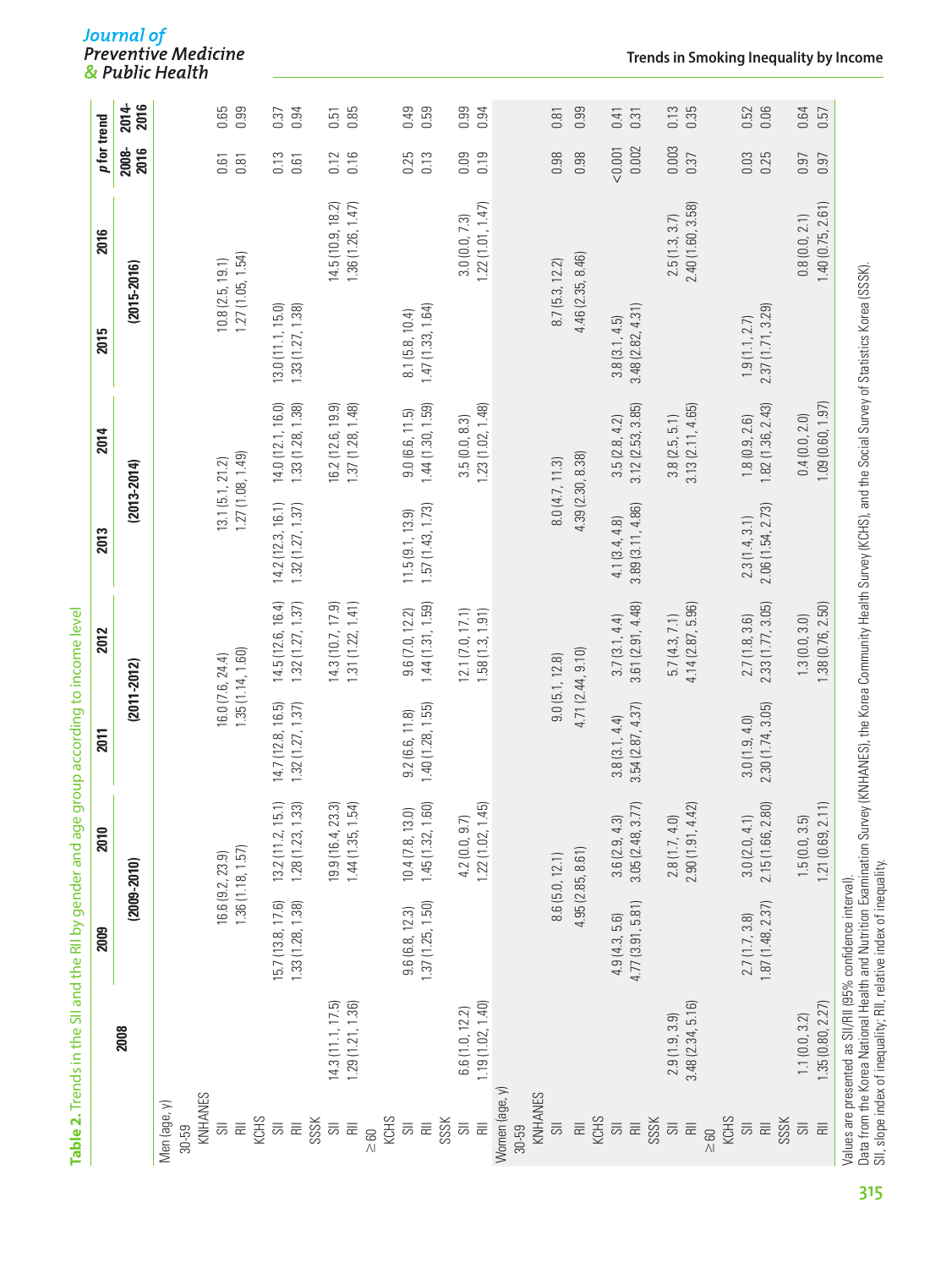|  | ق                          |
|--|----------------------------|
|  | 5<br>$\tilde{\mathbb{Q}}$  |
|  | ļ                          |
|  | Ò<br>ť                     |
|  |                            |
|  |                            |
|  | j<br>5<br>¢                |
|  | ļ                          |
|  | ć<br>١<br>S                |
|  | ł<br>١<br>≍                |
|  |                            |
|  | ţ                          |
|  | I<br>١<br>ī<br>j           |
|  | ¢<br>İ<br>ŕ<br>Į<br>i<br>j |
|  | S<br>ī                     |
|  | Í<br>j<br>S<br>ī           |
|  | t<br>ì<br>i                |
|  | ă<br>j<br>١                |
|  | S                          |
|  | Ŧ                          |
|  | Ì                          |
|  | .<br>1<br>-<br>j<br>ļ      |
|  |                            |
|  | Ì<br>I                     |
|  | ļ                          |
|  | Ó<br>j                     |
|  |                            |
|  | ţ<br>١                     |
|  |                            |
|  |                            |
|  |                            |
|  | I<br>ļ<br>j                |
|  | Ì                          |
|  | ć                          |
|  | I<br>$\subseteq$           |
|  | nds                        |
|  | ł                          |
|  | Table 3. i.                |
|  |                            |
|  |                            |
|  |                            |
|  | 316                        |

|                                                                                                                                                                                                                                                                             |              | Trends by absolute measure (PD, SII)                |                   |                        |                 |                        |                                   |                                   |                 | Trends by relative measure (PR, RII) |                        |                 |
|-----------------------------------------------------------------------------------------------------------------------------------------------------------------------------------------------------------------------------------------------------------------------------|--------------|-----------------------------------------------------|-------------------|------------------------|-----------------|------------------------|-----------------------------------|-----------------------------------|-----------------|--------------------------------------|------------------------|-----------------|
|                                                                                                                                                                                                                                                                             |              | KNHANES                                             |                   | <b>KCHS</b>            |                 | SSSK                   |                                   | KNHANES                           |                 | <b>KCHS</b>                          |                        | SSSK            |
|                                                                                                                                                                                                                                                                             | (2015, 2016) | $(2009, 2010)$ to $(2013, 2014)$ to<br>(2015, 2016) | $2009$ to<br>2015 | <b>2014</b> to<br>2015 | 2008 to<br>2016 | <b>2014</b> to<br>2016 | $(2009, 2010)$ to<br>(2015, 2016) | $(2013, 2014)$ to<br>(2015, 2016) | 2009 to<br>2015 | 2014 to<br>2015                      | <b>2008 to</b><br>2016 | 2014 to<br>2016 |
| Men (age, y)                                                                                                                                                                                                                                                                |              |                                                     |                   |                        |                 |                        |                                   |                                   |                 |                                      |                        |                 |
| 30-59                                                                                                                                                                                                                                                                       |              |                                                     |                   |                        |                 |                        |                                   |                                   |                 |                                      |                        |                 |
| Income tertile                                                                                                                                                                                                                                                              |              |                                                     |                   |                        |                 |                        |                                   |                                   |                 |                                      |                        |                 |
| PD/PR                                                                                                                                                                                                                                                                       |              |                                                     |                   |                        | Î               |                        |                                   | Î                                 | ⇕               | ⇕                                    |                        |                 |
| SI/RI                                                                                                                                                                                                                                                                       |              |                                                     |                   |                        |                 |                        |                                   | ↥                                 | ⇕               | ⇕                                    |                        |                 |
| $\geq 60$                                                                                                                                                                                                                                                                   |              |                                                     |                   |                        |                 |                        |                                   |                                   |                 |                                      |                        |                 |
| Income tertile                                                                                                                                                                                                                                                              |              |                                                     |                   |                        |                 |                        |                                   |                                   |                 |                                      |                        |                 |
| PD/PR                                                                                                                                                                                                                                                                       |              |                                                     |                   |                        |                 |                        |                                   |                                   |                 |                                      |                        |                 |
| SI/RII                                                                                                                                                                                                                                                                      |              |                                                     |                   |                        |                 |                        |                                   |                                   |                 |                                      |                        |                 |
| Women (age, y)                                                                                                                                                                                                                                                              |              |                                                     |                   |                        |                 |                        |                                   |                                   |                 |                                      |                        |                 |
| $30 - 59$                                                                                                                                                                                                                                                                   |              |                                                     |                   |                        |                 |                        |                                   |                                   |                 |                                      |                        |                 |
| Income tertile                                                                                                                                                                                                                                                              |              |                                                     |                   |                        |                 |                        |                                   |                                   |                 |                                      |                        |                 |
| PD/PR                                                                                                                                                                                                                                                                       |              |                                                     |                   |                        |                 |                        |                                   |                                   |                 |                                      |                        |                 |
| SI/RI                                                                                                                                                                                                                                                                       |              |                                                     | $*$               |                        |                 |                        |                                   |                                   |                 |                                      |                        |                 |
| $\geq 60$                                                                                                                                                                                                                                                                   |              |                                                     |                   |                        |                 |                        |                                   |                                   |                 |                                      |                        |                 |
| Income tertile                                                                                                                                                                                                                                                              |              |                                                     |                   |                        |                 |                        |                                   |                                   |                 |                                      |                        |                 |
| PD/PR                                                                                                                                                                                                                                                                       |              |                                                     |                   |                        |                 |                        |                                   |                                   |                 |                                      |                        |                 |
| S1/RI                                                                                                                                                                                                                                                                       |              |                                                     |                   |                        |                 |                        |                                   |                                   |                 |                                      |                        |                 |
| Data from the Korea National Health and Nutrition Examination Survey (KNHANES), the Korea Community Health Survey (KCHS), and the Social Survey of Statistics Korea (SSSK)<br>$\gamma$ : increased, $\sim$ : decreased, $\leftrightarrow$ : neither increased nor decreased |              |                                                     |                   |                        |                 |                        |                                   |                                   |                 |                                      |                        |                 |

PD, prevalence difference; PR, prevalence ratio; SII, slope index of inequality; RII, relative index of inequality. /: increased, \; decreased, ++: neither increased nor decreased.<br>PD, prevalence difference; PR, prevalence ratio; SII, slope index of inequality; RII, relative index of inequality.<br>\**p<*0.05.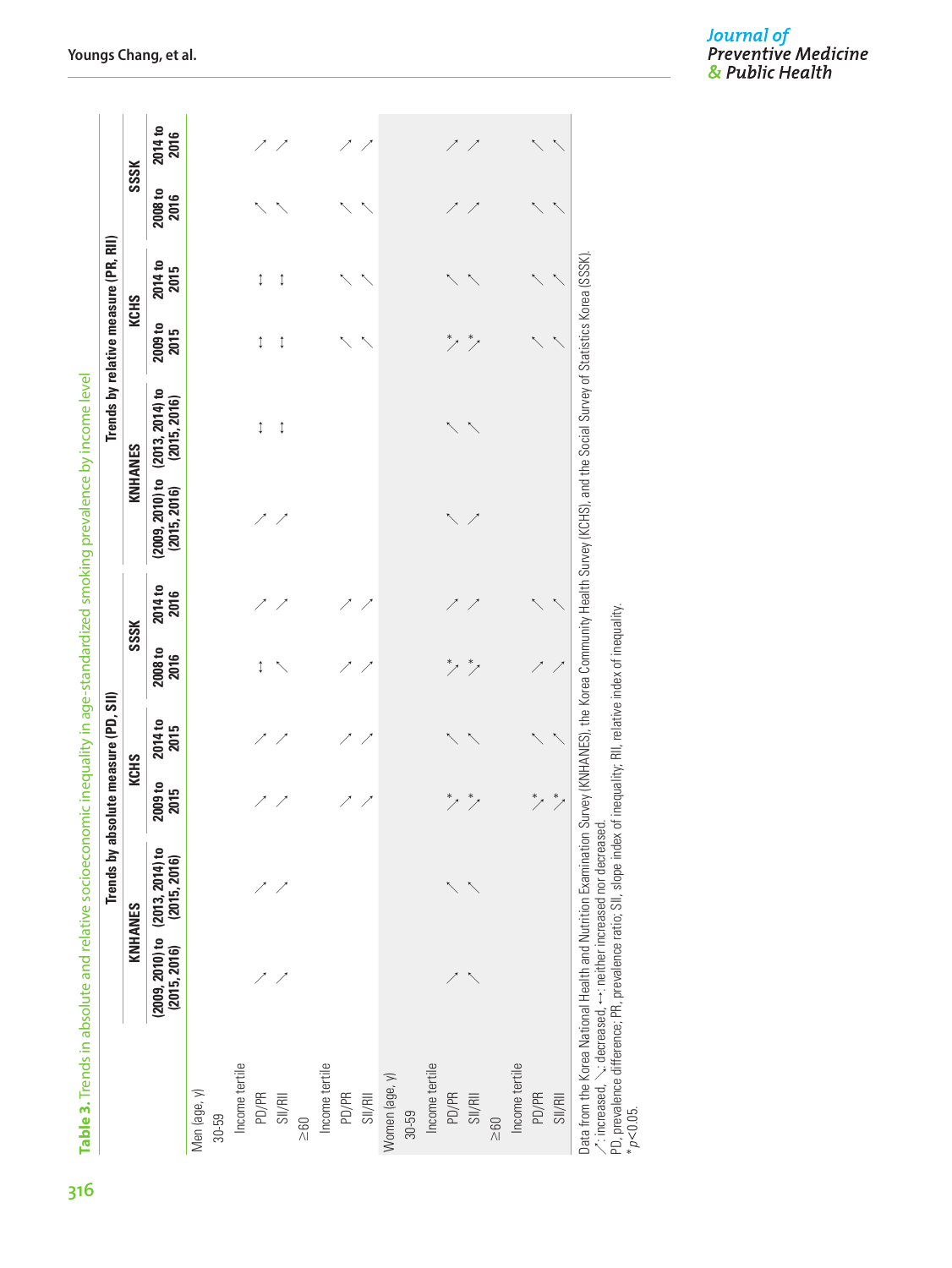# **DISCUSSION**

The results of this study confirmed that the absolute prevalence of smoking was higher among men than women, and among men aged 30-59 than their older counterparts aged 60 and older. This trend was seen consistently in all three surveys and in all survey years. The smoking prevalence among men also diminished over time in all three data sets. Such results are in line with those of previous studies [1,3,15-17]. Smoking prevalence among women, however, showed inconsistent trends between age groups. There was no clear trend of declining prevalence year-on-year among women between 30 and 59 years old, unlike among their older counterparts (60 years and above). When a comparison was made between 2014 and 2015, when cigarette packs became significantly more expensive, the smoking prevalence among men took a sharp dive in both age groups, while only those aged 60 and above seemed to have been impacted in the case of women smokers.

The KNHANES data showed fluctuating findings for smoking prevalence by income, due to its relatively small sample size. Inequalities in smoking were identified from the analysis of the KCHS and the SSSK data, which suggested an inverse relationship between income and smoking prevalence in all gender and age groups. Looking at detailed trends of the SII and RII figures, SII decreased in both age groups for men and in the 60-years-and-above age group for women. Between 2014 and 2015, SII decreased among men, but increased among women. RII only decreased among the younger women group as calendar year increased, while it plateaued or increased in other groups. Between 2014 and 2015, the RII became higher in both genders.

Absolute inequalities in smoking among men decreased between 2014 and 2015, although the gap was not statistically meaningful, while relative inequalities remained at the same level or grew slightly. The difference between the absolute inequality (SII) and the relative inequality (RII) might have partially been due to the declining overall smoking prevalence, which limited the range of SII, but not RII. Amid the overall declining tendency of smoking prevalence among men, the movement was most pronounced in 2015. In the same year, the increasing trend of inequalities also took a slight downturn. The smoking prevalence among men might have been more directly affected by the recent anti-smoking policies than that among women because women's smoking

prevalence in Korea could be influenced by other factors, including social stigma, cultural factors, and underreporting. This implies that the recent regulatory measures had an impact on men's smoking prevalence and inequalities. In terms of inequalities by income level, there was no indication of reduced inequality between 2014 and 2015 in either age group among women in absolute or in relative terms. This suggests that the recent tobacco control measure had little effect on absolute inequalities by income among Korean women.

The reason why the recent hike in cigarette prices was not especially successful in reducing smoking prevalence and inequalities, especially among women, seems to be that cigarettes are still relatively affordable in Korea. According to Organization for Economic Cooperation and Development (OECD) data, the price of a pack of cigarettes, priced at KRW 4,500 (US\$ 4.0) in Korea, was one of the lowest values among the member countries [24].

Several reasons might be considered to explain the patterns of smoking prevalence and its inequality among Korean women. Declining social stigma against young women's smoking in Korea might have resulted in an increased or stagnant smoking prevalence among young women. The stigma might have had different impacts on different income groups among women. Although fewer than 10% of women respondents responded that they were current smokers in all three surveys, it is likely that this number is an underrepresentation of the actual number. Korea's men-centered culture may prompt women smokers to avoid admitting that they smoke in interview surveys due to the stigmatization of women smokers [25]. The women smoking prevalence appeared inconsistent among the three surveys, with the KNHANES results showing a higher percentage than the other two. This might be due to the different survey methods used. Unlike the other two surveys, which were conducted using a face-to-face interview method by surveyors who visited the household, the KNHANES data were collected in a moving vehicle where anonymity was guaranteed. In addition, any difference in the disclosure rates of smoking behaviors among women might have affected the results on socioeconomic inequalities in smoking prevalence and their time trends.

The KNHANES data sets also showed higher divergence than the KCHS and the SSSK data sets, possibly due to its insufficient sample size. This made it difficult to identify stable results after dividing the subjects into socioeconomic tertiles, even after combining biannual data and only analyzing the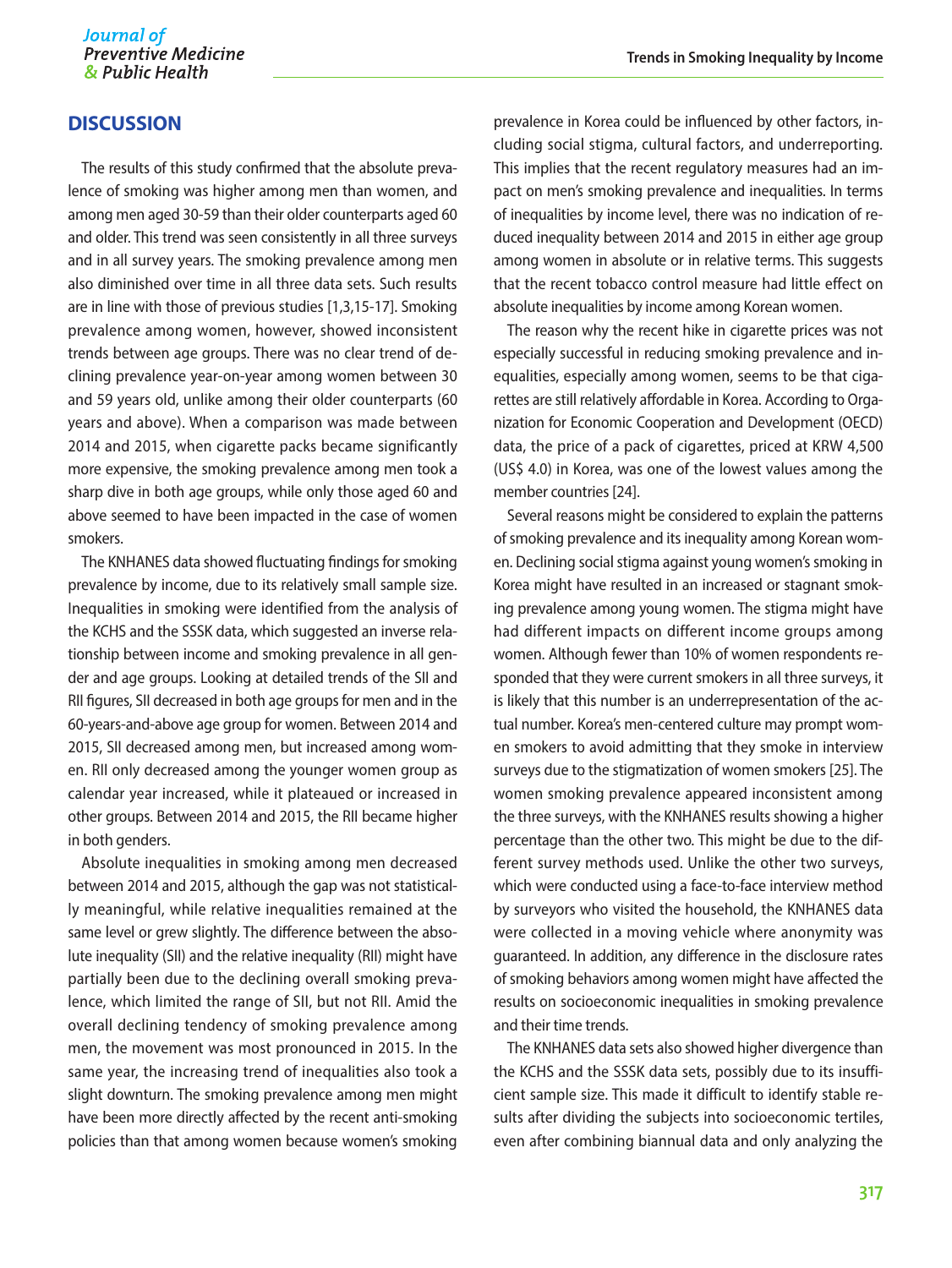30-59 years age group. It was therefore impossible to evaluate the impacts of the recent anti-smoking policy using the KNHANES as a single source of data.

Gregoraci et al. [7] suggested that the magnitude of absolute inequalities in mortality due to smoking diminished among men, but increased among women. This finding could be interpreted as indicating that anti-smoking measures in the past have been more effective on men smokers [16]. Since women smokers in Korea tend to underreport their smoking status [25], it is unclear whether the results of women smoking prevalence and inequalities based on the collected information accurately reflect real-world circumstances. It may be helpful to consider the possibility that the increasing trend of inequalities in women may have been caused by disparities in the disclosure of smoking status across different socioeconomic groups. If, though, disclosure rates have not changed depending on socioeconomic status over the study period, then the results from women might be useful for evaluating the impacts of tobacco control policies. However, it is possible that disclosure rates have changed inconsistently across different socioeconomic groups. For instance, the increased socioeconomic status of women may have led them to be more open about their smoking status. Therefore, time trends in women smoking prevalence and its socioeconomic patterns may need to be assessed using urinary cotinine levels, which are a more objective indicator of an individual's smoking status.

Previous studies have repeatedly suggested that making cigarettes more expensive is the best way to reduce inequalities in smoking [11,13,14,26]. The Korean government made major moves to impose higher cigarette prices in 2004 and 2015. This policy did slow the growing pace of inequalities in smoking, although it failed to curb the absolute magnitude of inequalities [17]. The 2015 move was the sharpest hike in both relative and absolute terms, as the price of a pack of cigarettes increased from KRW 2500 (US\$ 2.3) to KRW 4500 (US\$ 4.0). This study showed that a slim reduction in inequalities was observed since the 2015 measure among men aged 30-59, the group with the largest population of smokers. However, relative inequalities among men, as well as both relative and absolute inequalities among women, did not seem to decrease according to the recent tobacco control policies. Relative inequalities in smoking have not seen any notable improvements despite the major effort by the government in 2015. A more aggressive tax policy for tobacco products seems necessary to further reduce socioeconomic inequalities in smoking.

# **ACKNOWLEDGEMENTS**

This study was supported by the Mid-career Researcher Program of the National Research Foundation (NRF) funded by the Ministry of Science & ICT (2017R1A2A2A05069746). This study was also supported by the Health Promotion Fund, Ministry of Health & Welfare, Republic of Korea.

# **CONFLICT OF INTEREST**

The authors have no conflicts of interest associated with the material presented in this paper.

# **SUPPLEMENTAL MATERIALS**

Supplementary Materials 1-6: Tables S1-S6 are available at https://www.jpmph.org/.

#### **ORCID**

Youngs Chang *https://orcid.org/0000-0003-4722-6894*  Sanghyun Cho *https://orcid.org/0000-0002-2081-1076*  Ikhan Kim *https://orcid.org/0000-0002-6428-4159*  Jinwook Bahk *https://orcid.org/0000-0002-7715-9955*  Young-Ho Khang *https://orcid.org/0000-0002-9585-8266*

# **REFERENCES**

- 1. GBD 2015 Tobacco Collaborators. Smoking prevalence and attributable disease burden in 195 countries and territories, 1990-2015: a systematic analysis from the Global Burden of Disease Study 2015. Lancet 2017;389(10082):1885-1906.
- 2. US Department of Health and Human Services. The health consequences of smoking—50 years of progress: a report of the Surgeon General; 2014 [cited 2018 Nov 2]. Available from: https://www.surgeongeneral.gov/library/reports/50-yearsof-progress/full-report.pdf.
- 3. GBD 2013 Risk Factors Collaborators, Forouzanfar MH, Alexander L, Anderson HR, Bachman VF, Biryukov S, et al. Global, regional, and national comparative risk assessment of 79 behavioural, environmental and occupational, and metabolic risks or clusters of risks in 188 countries, 1990-2013: a systematic analysis for the Global Burden of Disease Study 2013. Lancet 2015;386(10010):2287-2323.
- 4. GBD 2016 Risk Factors Collaborators. Global, regional, and na-